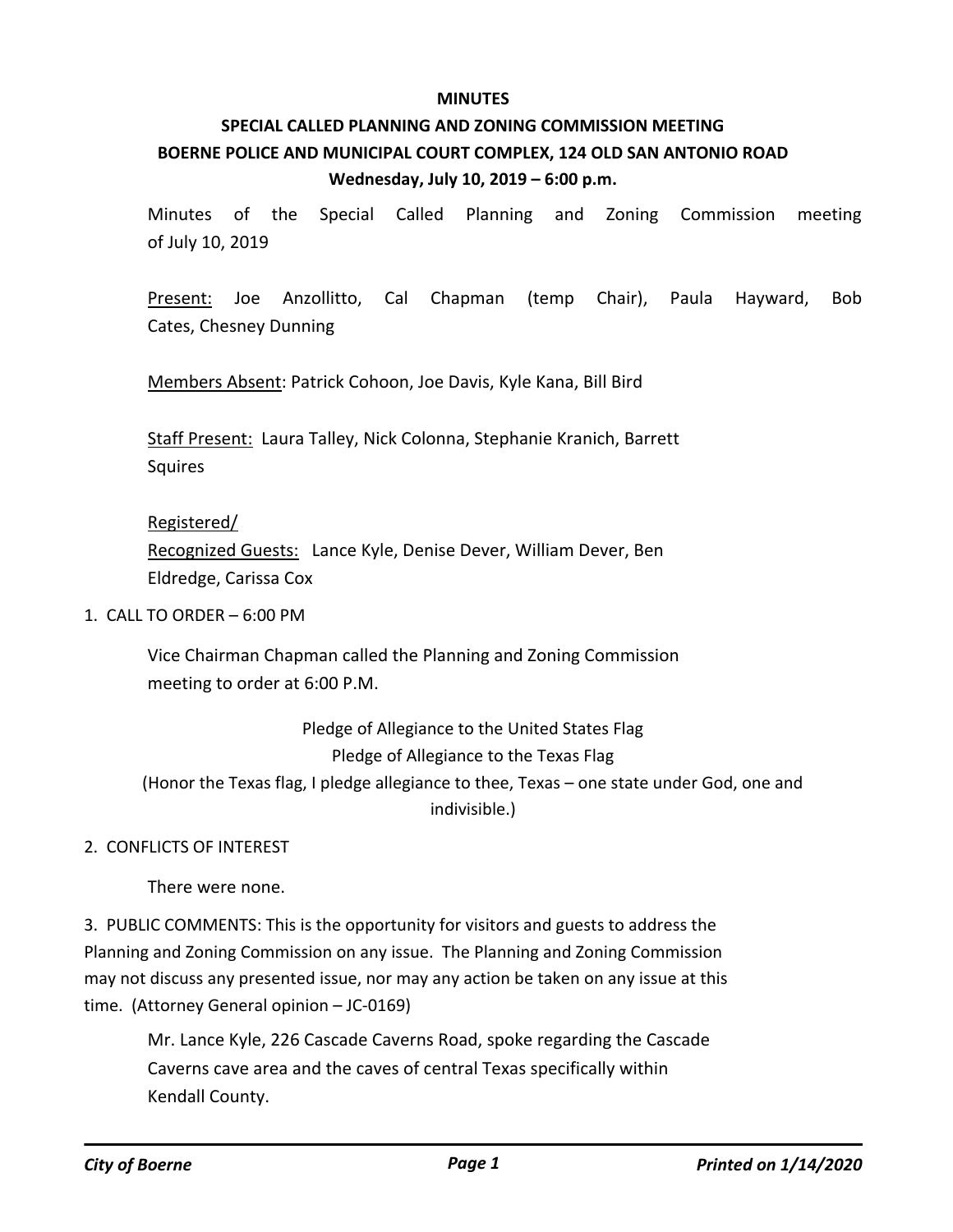#### 4. ITEMS FOR DISCUSSION

- **a.** [2019-763](http://boerne.legistar.com/gateway.aspx?m=l&id=/matter.aspx?key=4589) a. Unified Development Code:
	- Status Update
		- Zoning Chapter Draft Overview, Review and Discussion

Mr. Nick Colonna briefed the Commission regarding the overview of accomplishments and what has been completed up to this point regarding the updates to the Unified Development Code. The Steering Committee has been meeting monthly to review and discuss the project.

Ms. Carissa Cox, Mosaic consultant, assisting with the ordinance revisions spoke regarding the previous meetings that has occurred with the steering committee and went over future scheduled meetings. Ms. Cox explained the layout and design of the sections and chapters. The overlay district which includes design requirements, will be in its own section with the UDC. The overlay section will be detailed in how to correctly enforce and customize design regulations. Ms. Cox explained the zoning chapter includes uses and dimensions. There will revisions made to the zoning map once all zoning codes are adopted. There has been an added category for items that are brought in and placed on hold until requirements have been submitted to continue the process. The regulations for nonconformities will be included with the zoning chapter. Permitted use category within the zoning chapter will include the Use Restrictions, Accessory Uses (these will include Churches as there are many uses that are included within the use of Church) and Special Use Permits. Parking will be addressed within another chapter of the UDC. Ms. Cox addressed questions regarding the issues with Agricultural zoning and it being limited to outside the city limits, and suggested the agricultural expression does need to be citywide however there needs to be a preservation between neighbors to not cross over to other other properties. There was another question which addressed the Bed & Breakfast uses and not including house sharing within those requirements. Ms. Cox spoke regarding the differences between live/work structure that equals a mixed-use structure which includes employees and multiple offices with possible customers verses having a home with only the home owner with a home office as a home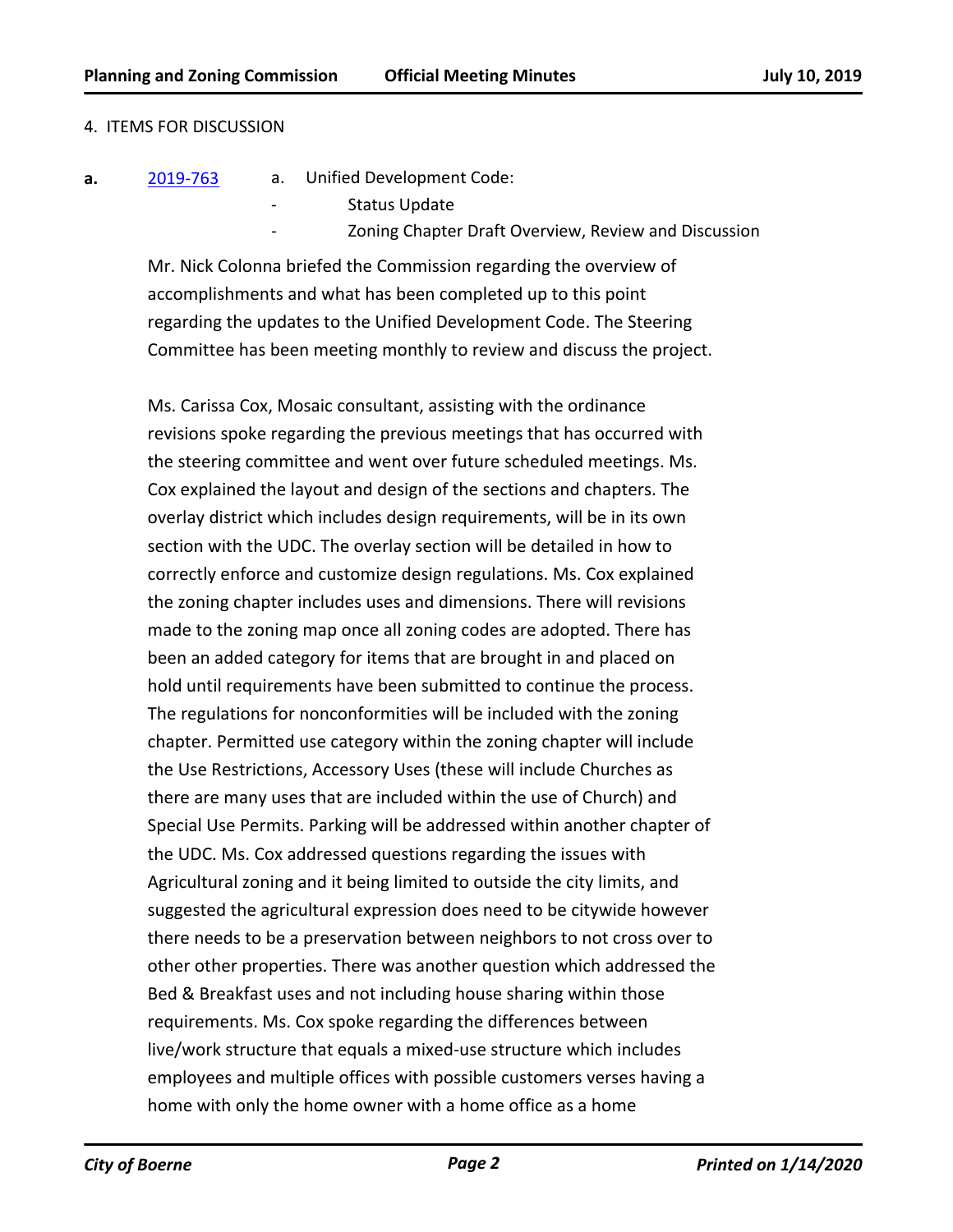occupation which does not equate to a live/work structure. Residential Zoning categories were revised and cleaned up and lot types have been revised, and for each category there will be lot dimensional requirements.

Mr. Nick Colonna briefed the Commission regarding the overview of accomplishments and what has been completed up to this point regarding the updates to the Unified Development Code. The Steering Committee has been meeting monthly to review and discuss the project.

Ms. Carissa Cox, Mosaic consultant, assisting with the ordinance revisions spoke regarding the previous meetings that have occurred with the steering committee and went over future scheduled meetings. Ms. Cox explained the layout and design of the sections and chapters of the zoning code which will include uses and dimensions. Overlay districts are geographic areas that are sensitive to the community and can include impervious cover regulations. Overlay districts are certain area of the City where there are additional regulations, so no matter what the zoning category is there are still additional regulations specific to that area. The overlay district which includes design requirements, will be in its own section with the UDC. The overlay section will be detailed in how to correctly enforce and customize design regulations. The current overlay districts will include stricter regulation and additional overlay districts will be created. Ms. Cox explained the zoning chapter includes uses and dimensions. There will revisions made to the zoning map once all zoning codes are adopted. There has been an added category for items that are brought in and placed on hold until requirements have been made to continue the process. The regulations for nonconformities will be included with the zoning chapter. Permitted use category within the zoning chapter will include the Use Restrictions, Accessory Uses (these will include Churches as there are many uses that are included within the use of Church) and Special Use Permits. Parking will be addressed within another chapter of the UDC. Ms. Cox addressed questions regarding the issues with Agricultural zoning and it only being limited to outside the city limits, and suggested the agricultural expression does need to be citywide however there needs to be a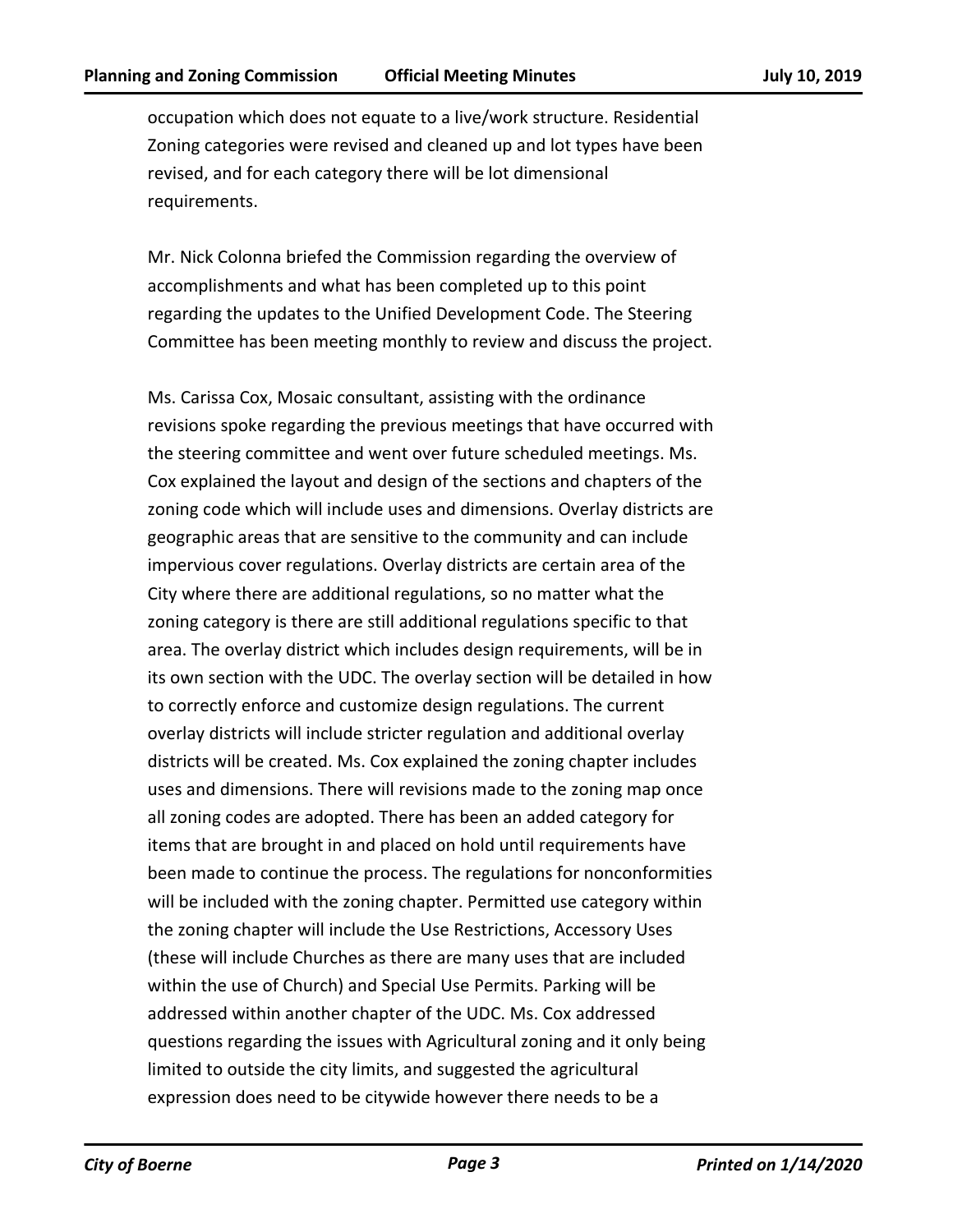preservation between neighbors to not cross over to other properties. There was another question which addressed Bed & Breakfast uses and not including house sharing within those requirements for additional tax purposes. Ms. Cox spoke regarding the differences between a live/work structure that equals a mixed-use structure which includes employees and offices with possible customers verses having a home with only the home owner and their home office does not equate to a live/work structure. Residential zoning categories were revised and cleaned up and lot types have been revised, each category will state lot dimensional requirements. When there is a development that consists of a variety of mixed-uses than you have to design a base zoning for the uses for providing a base of specific zoning. An example would be a retail development that consists of mixed-use pods and broken into zoning sections with a set base zoning. There will be exceptions built in which will include Flexible Zoning, Variances and SUPs. The Flexible Zoning will replace base zoning and deals with net density. Variances will be based on demonstrated hardship. SUPs are for use ID's in the master use table and have additional requirements and will ensure compatibility with master plan and neighboring properties. Major changes will include the new category of Bungalow Court. Ms. Cox explained Cottage Houses and bungalow courts will be placed into separate categories. Cottage houses will be based on lot size. Bungalow Courts differ due to setback requirements based on entire lot size. Nonresidential Zoning Categories will have new categories added to allow for a clearer list of possible uses for commercial zonings. Review of the Use Tables did include a section of commercial antennas.

# 5. COMMENTS FROM COMMISSION/LEGAL COUNSEL/STAFF - No discussion or action may take place

There were none.

### 6. ADJOURNMENT

Vice Chairman Chapman adjourned the Planning and Zoning Commission meeting at 8:50 P.M.